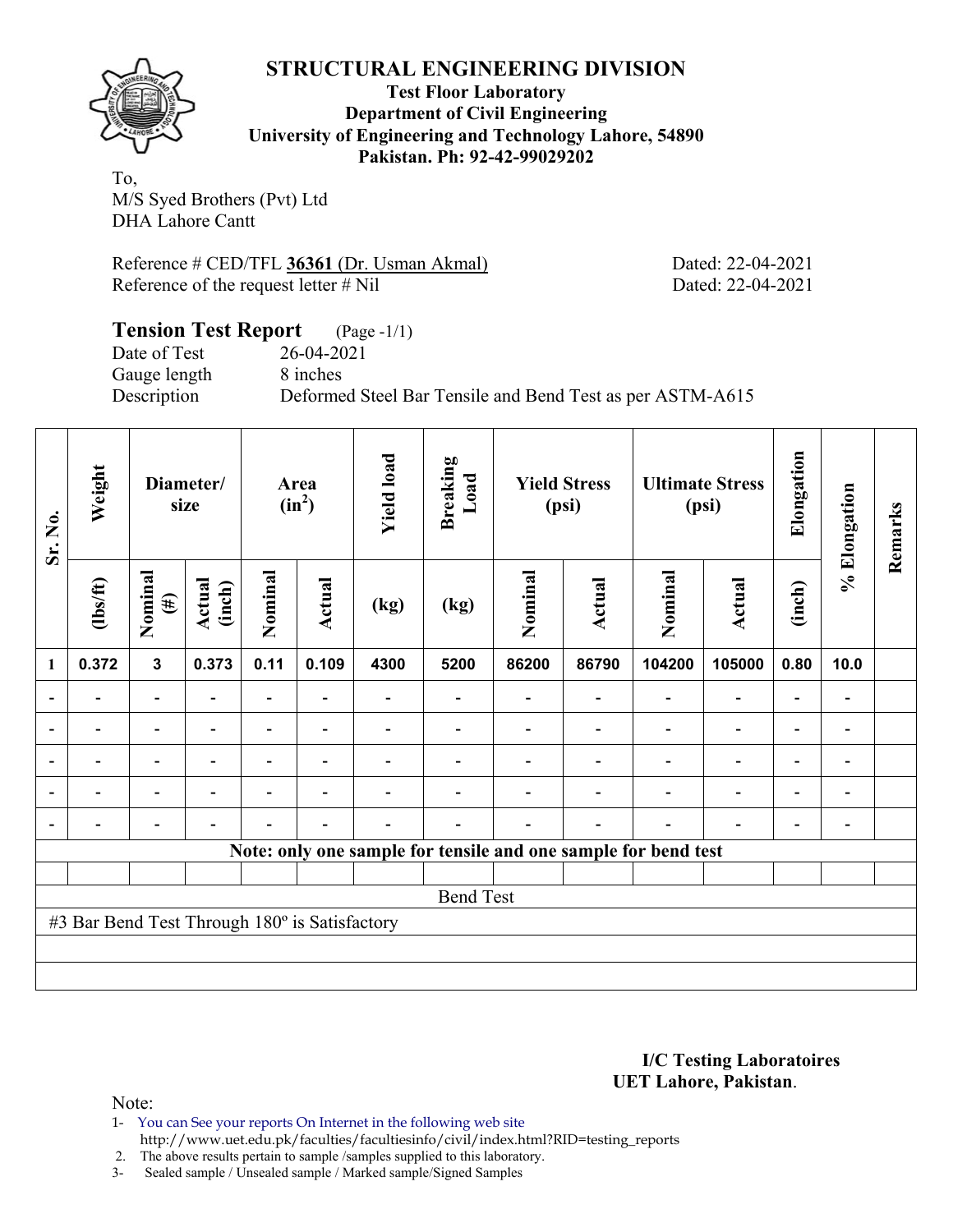

#### **Test Floor Laboratory Department of Civil Engineering University of Engineering and Technology Lahore, 54890 Pakistan. Ph: 92-42-99029202**

To, Director NIBGE In-charge, WASO Office, NIBG, Jang Road, Fsd Construction of First Floor at PINUM Faisalabad

| Reference # CED/TFL 36362 (Dr. Usman Akmal)          |  |
|------------------------------------------------------|--|
| Reference of the request letter $\#$ WASO-5(23)/2019 |  |

### **Tension Test Report** (Page -1/1)

Date of Test 26-04-2021 Gauge length 8 inches

Description Deformed Steel Bar Tensile and Bend Test as per ASTM-A615

| Sr. No.        | Weight                                        |                          | Diameter/<br>size |         | Area<br>$(in^2)$         | <b>Yield load</b> | <b>Breaking</b><br>Load  |         | <b>Yield Stress</b><br>(psi) |                                                                 | <b>Ultimate Stress</b><br>(psi) | Elongation               | % Elongation                 | Remarks |
|----------------|-----------------------------------------------|--------------------------|-------------------|---------|--------------------------|-------------------|--------------------------|---------|------------------------------|-----------------------------------------------------------------|---------------------------------|--------------------------|------------------------------|---------|
|                | $\frac{2}{10}$                                | Nominal<br>$(\#)$        | Actual<br>(inch)  | Nominal | Actual                   | (kg)              | (kg)                     | Nominal | <b>Actual</b>                | Nominal                                                         | <b>Actual</b>                   | (inch)                   |                              |         |
| 1              | 0.375                                         | $\mathbf 3$              | 0.375             | 0.11    | 0.110                    | 3800              | 5100                     | 76200   | 76030                        | 102200                                                          | 102100                          | 1.00                     | $12.5$                       |         |
| $\overline{2}$ | 0.376                                         | $\mathbf{3}$             | 0.375             | 0.11    | 0.110                    | 3800              | 5100                     | 76200   | 75860                        | 102200                                                          | 101800                          | 1.10                     | 13.8                         |         |
|                |                                               | $\overline{\phantom{a}}$ |                   | -       |                          |                   | $\overline{\phantom{0}}$ |         |                              | $\overline{\phantom{0}}$                                        | $\overline{a}$                  |                          | $\qquad \qquad \blacksquare$ |         |
|                |                                               | $\overline{\phantom{0}}$ |                   | -       | $\overline{\phantom{0}}$ |                   |                          |         |                              |                                                                 | $\overline{\phantom{0}}$        | $\overline{\phantom{0}}$ | -                            |         |
|                |                                               | $\overline{\phantom{0}}$ |                   |         |                          |                   |                          |         |                              |                                                                 | ۰                               | $\overline{\phantom{0}}$ | -                            |         |
|                |                                               |                          |                   |         |                          |                   |                          |         |                              |                                                                 |                                 |                          | $\qquad \qquad \blacksquare$ |         |
|                |                                               |                          |                   |         |                          |                   |                          |         |                              | Note: only two samples for tensile and one sample for bend test |                                 |                          |                              |         |
|                |                                               |                          |                   |         |                          |                   |                          |         |                              |                                                                 |                                 |                          |                              |         |
|                |                                               |                          |                   |         |                          |                   | <b>Bend Test</b>         |         |                              |                                                                 |                                 |                          |                              |         |
|                | #3 Bar Bend Test Through 180° is Satisfactory |                          |                   |         |                          |                   |                          |         |                              |                                                                 |                                 |                          |                              |         |
|                |                                               |                          |                   |         |                          |                   |                          |         |                              |                                                                 |                                 |                          |                              |         |
|                |                                               |                          |                   |         |                          |                   |                          |         |                              |                                                                 |                                 |                          |                              |         |

**I/C Testing Laboratoires UET Lahore, Pakistan**.

Dated: 22-04-2021 Dated: 22-04-2021

- 1- You can See your reports On Internet in the following web site http://www.uet.edu.pk/faculties/facultiesinfo/civil/index.html?RID=testing\_reports
- 2. The above results pertain to sample /samples supplied to this laboratory.
- 3- Sealed sample / Unsealed sample / Marked sample/Signed Samples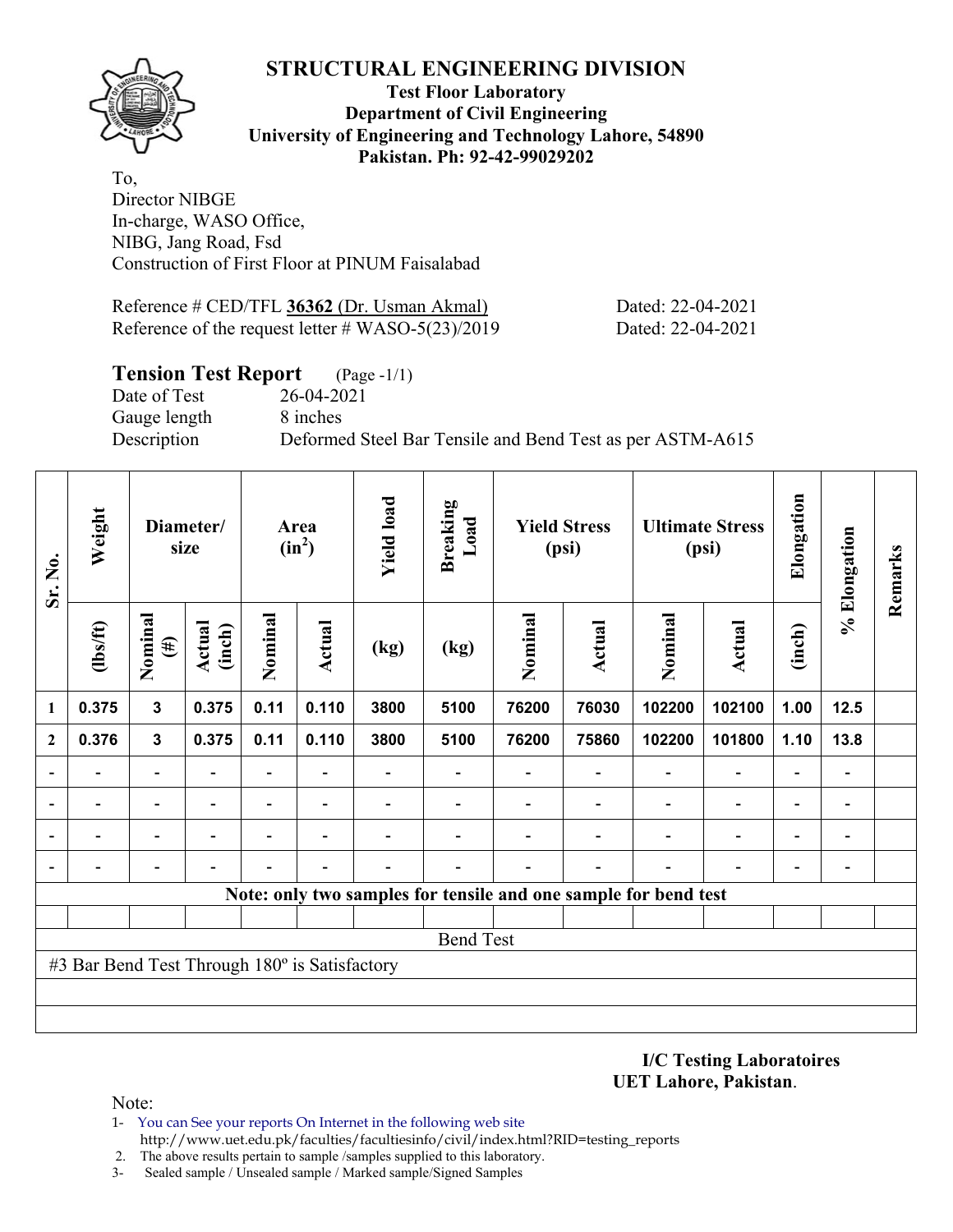

#### **Test Floor Laboratory Department of Civil Engineering University of Engineering and Technology Lahore, 54890 Pakistan. Ph: 92-42-99029202**

To, M/S Shahid Engineers Faisalabad (Apex Mall Satiana Road, Faisalabad)(Rana Riasat Ali)

Reference # CED/TFL **36363** (Dr. Usman Akmal) Dated: 22-04-2021 Reference of the request letter # Fx-101/21 Dated: 21-04-2021

# **Tension Test Report** (Page -1/1) Date of Test 26-04-2021 Gauge length 8 inches Description Deformed Steel Bar Tensile and Bend Test as per ASTM-A615

| Sr. No.        | Weight                                        |                          | Diameter/<br>size        |                          | Area<br>$(in^2)$         | <b>Yield load</b> | <b>Breaking</b><br>Load                                        |         | <b>Yield Stress</b><br>(psi) |                | <b>Ultimate Stress</b><br>(psi) | Elongation               | % Elongation                 | Remarks |
|----------------|-----------------------------------------------|--------------------------|--------------------------|--------------------------|--------------------------|-------------------|----------------------------------------------------------------|---------|------------------------------|----------------|---------------------------------|--------------------------|------------------------------|---------|
|                | $\frac{2}{10}$                                | Nominal<br>$(\#)$        | Actual<br>(inch)         | Nominal                  | Actual                   | (kg)              | (kg)                                                           | Nominal | Actual                       | Nominal        | Actual                          | (inch)                   |                              |         |
| 1              | 0.404                                         | $\mathbf{3}$             | 0.389                    | 0.11                     | 0.119                    | 3750              | 4700                                                           | 75200   | 69680                        | 94200          | 87400                           | 1.30                     | 16.3                         |         |
|                |                                               | Ξ.                       |                          | Ξ.                       |                          |                   |                                                                |         |                              | Ē,             | $\overline{a}$                  | -                        |                              |         |
|                |                                               | $\overline{\phantom{0}}$ | $\overline{\phantom{0}}$ | $\overline{\phantom{0}}$ | $\blacksquare$           |                   |                                                                |         | $\overline{\phantom{0}}$     | $\blacksquare$ | $\overline{\phantom{a}}$        | $\overline{\phantom{a}}$ | $\qquad \qquad \blacksquare$ |         |
| ۰              |                                               | $\overline{\phantom{0}}$ |                          |                          | $\overline{\phantom{a}}$ |                   |                                                                |         |                              |                | $\overline{a}$                  | $\overline{\phantom{0}}$ |                              |         |
| $\overline{a}$ | $\overline{\phantom{0}}$                      | $\overline{\phantom{0}}$ | $\overline{\phantom{0}}$ |                          | $\overline{\phantom{a}}$ |                   |                                                                |         |                              | ٠              | $\overline{\phantom{a}}$        | $\overline{\phantom{a}}$ | $\blacksquare$               |         |
| $\blacksquare$ |                                               | $\overline{\phantom{0}}$ |                          |                          | ۰                        |                   |                                                                |         | ۰                            | ۰              | $\overline{\phantom{0}}$        | $\overline{\phantom{0}}$ | $\blacksquare$               |         |
|                |                                               |                          |                          |                          |                          |                   | Note: only one sample for tensile and one sample for bend test |         |                              |                |                                 |                          |                              |         |
|                |                                               |                          |                          |                          |                          |                   |                                                                |         |                              |                |                                 |                          |                              |         |
|                |                                               |                          |                          |                          |                          |                   | <b>Bend Test</b>                                               |         |                              |                |                                 |                          |                              |         |
|                | #3 Bar Bend Test Through 180° is Satisfactory |                          |                          |                          |                          |                   |                                                                |         |                              |                |                                 |                          |                              |         |
|                |                                               |                          |                          |                          |                          |                   |                                                                |         |                              |                |                                 |                          |                              |         |
|                |                                               |                          |                          |                          |                          |                   |                                                                |         |                              |                |                                 |                          |                              |         |

**I/C Testing Laboratoires UET Lahore, Pakistan**.

Note:

1- You can See your reports On Internet in the following web site http://www.uet.edu.pk/faculties/facultiesinfo/civil/index.html?RID=testing\_reports

2. The above results pertain to sample /samples supplied to this laboratory.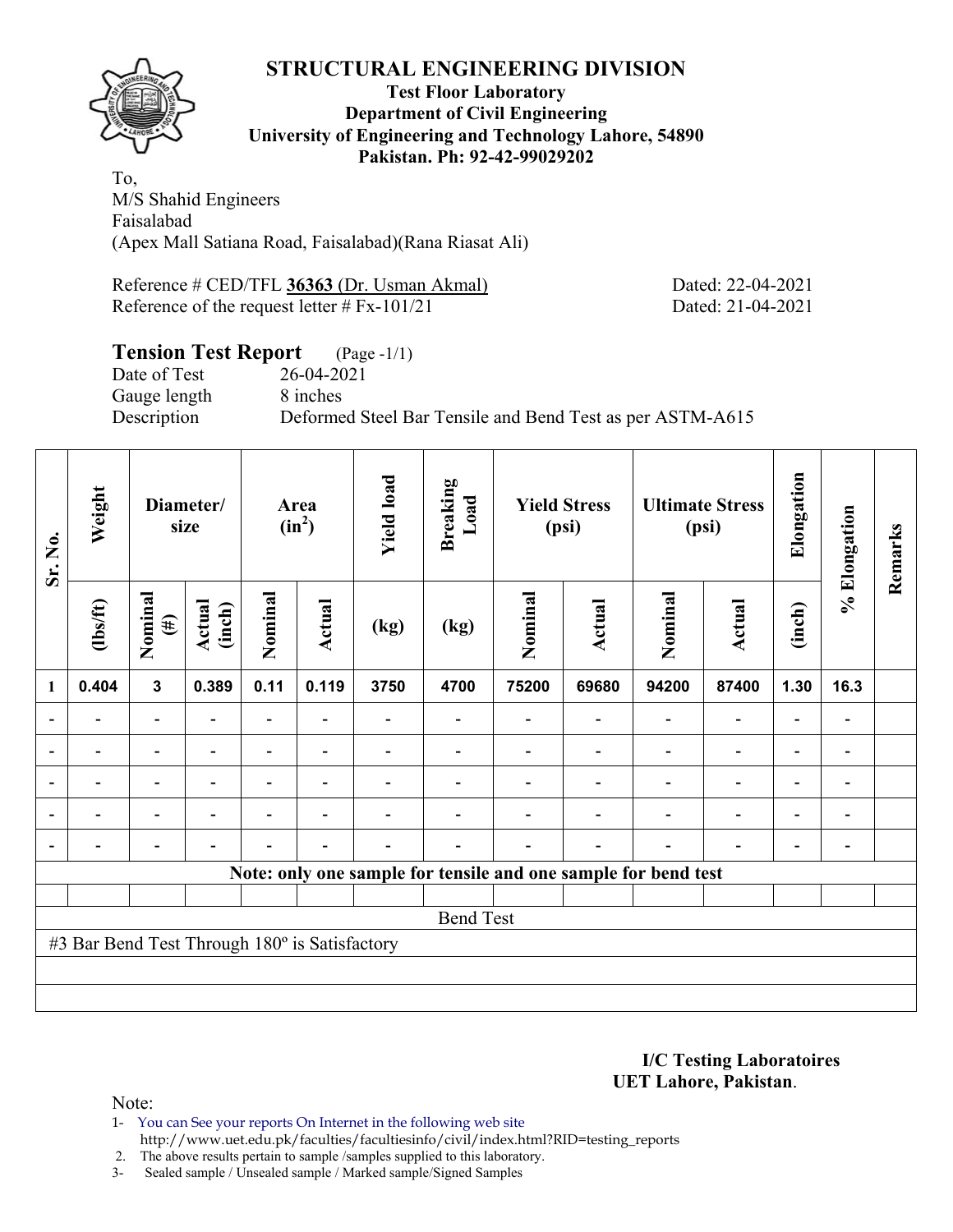

#### **Test Floor Laboratory Department of Civil Engineering University of Engineering and Technology Lahore, 54890 Pakistan. Ph: 92-42-99029202**

To, Inchrage Civil For Managing Director Sui Northern Gas Pipelines Limited Construction of Two Rooms and Two Washrooms for Ladies at Transmission Office Multan

Reference # CED/TFL **36364** (Dr. Usman Akmal) Dated: 22-04-2021 Reference of the request letter # CC/Room/W.R/Mul-T/01 Dated: 22-04-2021

## **Tension Test Report** (Page -1/1)

Date of Test 26-04-2021 Gauge length 8 inches

Description Deformed Steel Bar Tensile and Bend Test as per ASTM-A615

| Sr. No.                  | Weight<br>Diameter/<br><b>Size</b><br>(inch) |                                 |                          |                                  | Area<br>$(in^2)$         | <b>Yield load</b> | <b>Breaking</b><br>Load  |                          | <b>Yield Stress</b><br>(psi) |                          | <b>Ultimate Stress</b><br>(psi) | Elongation               | % Elongation             | Remarks |  |  |  |  |  |  |  |  |
|--------------------------|----------------------------------------------|---------------------------------|--------------------------|----------------------------------|--------------------------|-------------------|--------------------------|--------------------------|------------------------------|--------------------------|---------------------------------|--------------------------|--------------------------|---------|--|--|--|--|--|--|--|--|
|                          | (1bs/ft)                                     | Nominal<br><b>Actual</b><br>3/8 |                          | Nominal<br><b>Actual</b><br>(kg) |                          | (kg)              | Nominal                  | <b>Actual</b>            | Nominal                      | <b>Actual</b>            | (inch)                          |                          |                          |         |  |  |  |  |  |  |  |  |
| $\mathbf{1}$             | 0.372                                        |                                 | 0.373                    | 0.11                             | 0.109                    | 4000              | 4900                     | 80200                    | 80590                        | 98200                    | 98800                           | 0.90                     | 11.3                     |         |  |  |  |  |  |  |  |  |
| $\boldsymbol{2}$         | 0.370                                        | 3/8                             | 0.372                    | 0.11                             | 0.109                    | 3800              | 4800                     | 76200                    | 77040                        | 96200                    | 97400                           | 1.00                     | 12.5                     |         |  |  |  |  |  |  |  |  |
| $\overline{a}$           | $\blacksquare$                               | $\blacksquare$                  | $\blacksquare$           | ۰                                | $\blacksquare$           | Ξ.                | $\blacksquare$           |                          |                              | $\overline{\phantom{a}}$ | $\overline{a}$                  | $\overline{\phantom{a}}$ | $\blacksquare$           |         |  |  |  |  |  |  |  |  |
| $\overline{\phantom{a}}$ | $\overline{\phantom{0}}$                     | $\blacksquare$                  | $\overline{\phantom{a}}$ | $\overline{\phantom{0}}$         | $\overline{\phantom{a}}$ | -                 |                          |                          | $\overline{\phantom{a}}$     | $\overline{\phantom{a}}$ | $\overline{\phantom{a}}$        | $\overline{\phantom{a}}$ | $\overline{\phantom{a}}$ |         |  |  |  |  |  |  |  |  |
| $\overline{\phantom{a}}$ | $\overline{\phantom{0}}$                     | $\overline{\phantom{a}}$        | $\overline{\phantom{a}}$ | $\overline{\phantom{0}}$         | $\blacksquare$           | -                 | $\overline{\phantom{0}}$ | $\overline{\phantom{0}}$ | $\overline{\phantom{0}}$     | $\blacksquare$           | $\overline{\phantom{a}}$        | $\overline{\phantom{a}}$ | $\overline{\phantom{a}}$ |         |  |  |  |  |  |  |  |  |
| $\overline{\phantom{a}}$ | -                                            | $\blacksquare$                  | $\overline{\phantom{0}}$ | $\overline{\phantom{0}}$         | $\blacksquare$           | -                 | $\overline{\phantom{0}}$ |                          | $\overline{\phantom{0}}$     | $\blacksquare$           | $\overline{\phantom{a}}$        | $\blacksquare$           | $\overline{\phantom{a}}$ |         |  |  |  |  |  |  |  |  |
|                          | Note: only two samples for tensile test      |                                 |                          |                                  |                          |                   |                          |                          |                              |                          |                                 |                          |                          |         |  |  |  |  |  |  |  |  |
|                          |                                              |                                 |                          |                                  |                          |                   |                          |                          |                              |                          |                                 |                          |                          |         |  |  |  |  |  |  |  |  |
|                          |                                              |                                 |                          |                                  |                          |                   | <b>Bend Test</b>         |                          |                              |                          |                                 |                          |                          |         |  |  |  |  |  |  |  |  |
|                          |                                              |                                 |                          |                                  |                          |                   |                          |                          |                              |                          |                                 |                          |                          |         |  |  |  |  |  |  |  |  |
|                          |                                              |                                 |                          |                                  |                          |                   |                          |                          |                              |                          |                                 |                          |                          |         |  |  |  |  |  |  |  |  |
|                          |                                              |                                 |                          |                                  |                          |                   |                          |                          |                              |                          |                                 |                          |                          |         |  |  |  |  |  |  |  |  |

**I/C Testing Laboratoires UET Lahore, Pakistan**.

- 1- You can See your reports On Internet in the following web site http://www.uet.edu.pk/faculties/facultiesinfo/civil/index.html?RID=testing\_reports
- 2. The above results pertain to sample /samples supplied to this laboratory.
- 3- Sealed sample / Unsealed sample / Marked sample/Signed Samples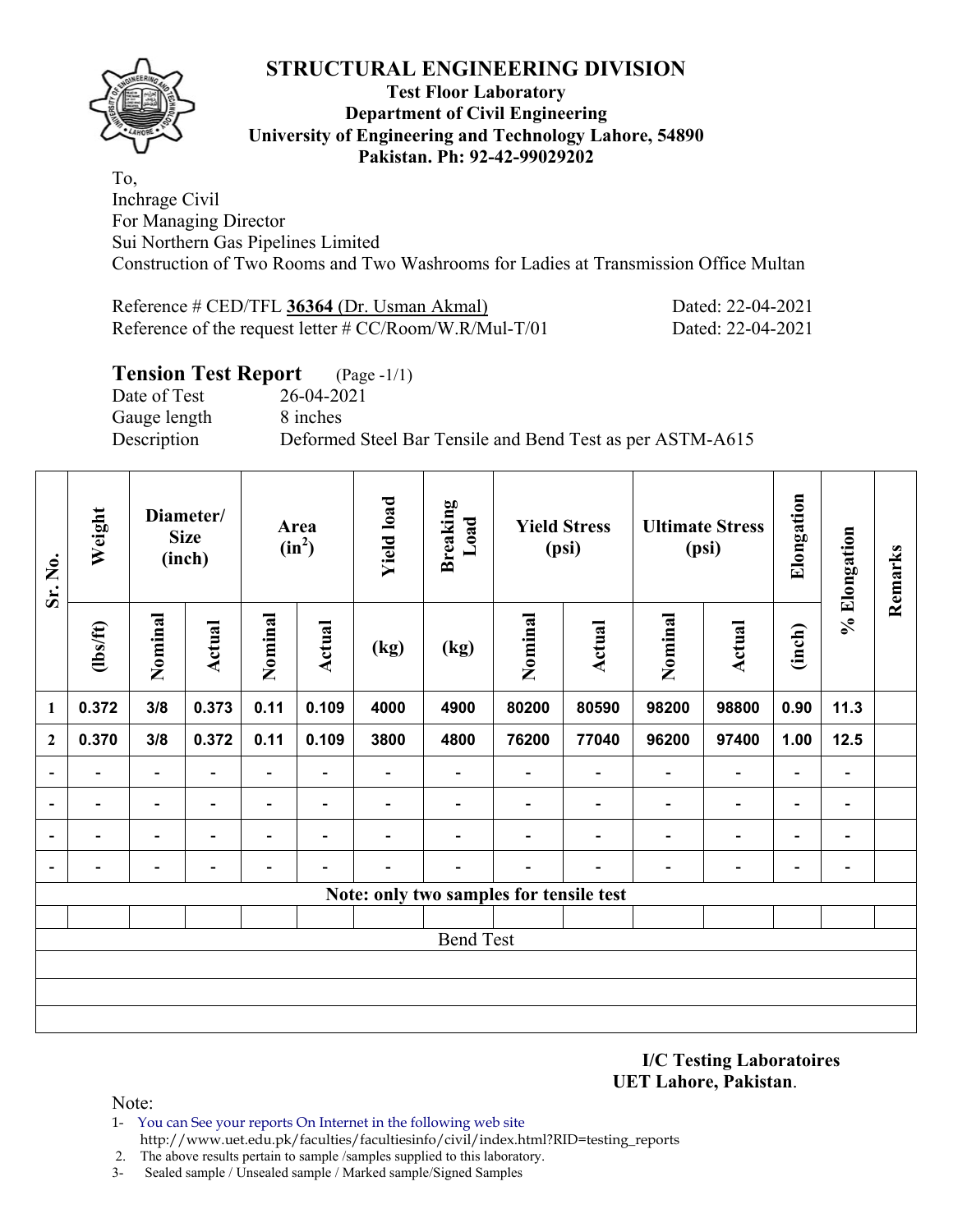

### **Test Floor Laboratory Department of Civil Engineering University of Engineering and Technology Lahore, 54890 Pakistan. Ph: 92-42-99029202**

To, Manager Construction Orient Electronics (Pvt) Ltd Construction of Orient Square Hotel Tower Johar Town

Reference # CED/TFL **36366** (Dr. Usman Akmal) Dated: 23-04-2021 Reference of the request letter # OSH-SO/UET/KamranSteelTest/220421-07/RT Dated: 22-04-2021

## **Tension Test Report** (Page -1/1)

Date of Test 26-04-2021 Gauge length 8 inches Description Deformed Steel Bar Tensile Test as per ASTM-A615

| Sr. No.                  | Weight                   |                          | Diameter/<br><b>Size</b><br>(mm) |                          | Area<br>$(in^2)$         | <b>Yield load</b>        | <b>Breaking</b><br>Load                 |                          | <b>Yield Stress</b><br>(psi) |                              | <b>Ultimate Stress</b><br>(psi) | Elongation               | % Elongation             | Remarks |
|--------------------------|--------------------------|--------------------------|----------------------------------|--------------------------|--------------------------|--------------------------|-----------------------------------------|--------------------------|------------------------------|------------------------------|---------------------------------|--------------------------|--------------------------|---------|
|                          | $\frac{2}{10}$           | Nominal                  | Actual                           | Nominal                  | <b>Actual</b>            | (kg)                     | (kg)                                    | Nominal                  | <b>Actual</b>                | Nominal                      | <b>Actual</b>                   | (inch)                   |                          |         |
| $\mathbf{1}$             | 0.410                    | 10                       | 9.95                             | 0.12                     | 0.120                    | 3400                     | 4800                                    | 62464                    | 62210                        | 88184                        | 87900                           | 1.60                     | 20.0                     |         |
| $\mathbf{2}$             | 0.412                    | 10                       | 9.97                             | 0.12                     | 0.121                    | 3300                     | 4800                                    | 60627                    | 60130                        | 88184                        | 87500                           | 1.70                     | 21.3                     |         |
| $\overline{\phantom{a}}$ | $\overline{\phantom{0}}$ | $\overline{\phantom{a}}$ | $\overline{\phantom{a}}$         | $\overline{\phantom{a}}$ | $\overline{\phantom{a}}$ |                          |                                         | $\overline{\phantom{a}}$ | $\blacksquare$               | $\qquad \qquad \blacksquare$ | $\overline{\phantom{a}}$        | $\overline{\phantom{a}}$ | $\blacksquare$           |         |
| $\overline{\phantom{a}}$ | ۰                        | $\blacksquare$           | $\overline{\phantom{0}}$         | $\blacksquare$           | $\overline{\phantom{a}}$ |                          |                                         | $\blacksquare$           | $\overline{\phantom{0}}$     | $\overline{\phantom{0}}$     | $\overline{\phantom{a}}$        | $\overline{\phantom{a}}$ | $\blacksquare$           |         |
| $\overline{\phantom{a}}$ | $\overline{\phantom{a}}$ | $\blacksquare$           | $\blacksquare$                   | -                        | $\overline{\phantom{a}}$ | $\overline{\phantom{0}}$ |                                         | $\overline{\phantom{a}}$ | $\blacksquare$               | $\overline{\phantom{a}}$     | $\overline{\phantom{a}}$        | $\overline{\phantom{a}}$ | $\overline{\phantom{a}}$ |         |
| $\overline{\phantom{a}}$ | $\overline{\phantom{0}}$ | $\overline{\phantom{0}}$ | $\overline{\phantom{0}}$         | $\overline{\phantom{0}}$ | $\overline{\phantom{0}}$ |                          | ۰                                       | $\overline{\phantom{0}}$ | $\overline{\phantom{0}}$     | $\overline{\phantom{0}}$     | $\overline{\phantom{a}}$        | $\overline{\phantom{a}}$ | $\overline{\phantom{a}}$ |         |
|                          |                          |                          |                                  |                          |                          |                          | Note: only two samples for tensile test |                          |                              |                              |                                 |                          |                          |         |
|                          |                          |                          |                                  |                          |                          |                          |                                         |                          |                              |                              |                                 |                          |                          |         |
|                          |                          |                          |                                  |                          |                          |                          | <b>Bend Test</b>                        |                          |                              |                              |                                 |                          |                          |         |
|                          |                          |                          |                                  |                          |                          |                          |                                         |                          |                              |                              |                                 |                          |                          |         |
|                          |                          |                          |                                  |                          |                          |                          |                                         |                          |                              |                              |                                 |                          |                          |         |
|                          |                          |                          |                                  |                          |                          |                          |                                         |                          |                              |                              |                                 |                          |                          |         |

**I/C Testing Laboratoires UET Lahore, Pakistan**.

- 1- You can See your reports On Internet in the following web site http://www.uet.edu.pk/faculties/facultiesinfo/civil/index.html?RID=testing\_reports
- 2. The above results pertain to sample /samples supplied to this laboratory.
- 3- Sealed sample / Unsealed sample / Marked sample/Signed Samples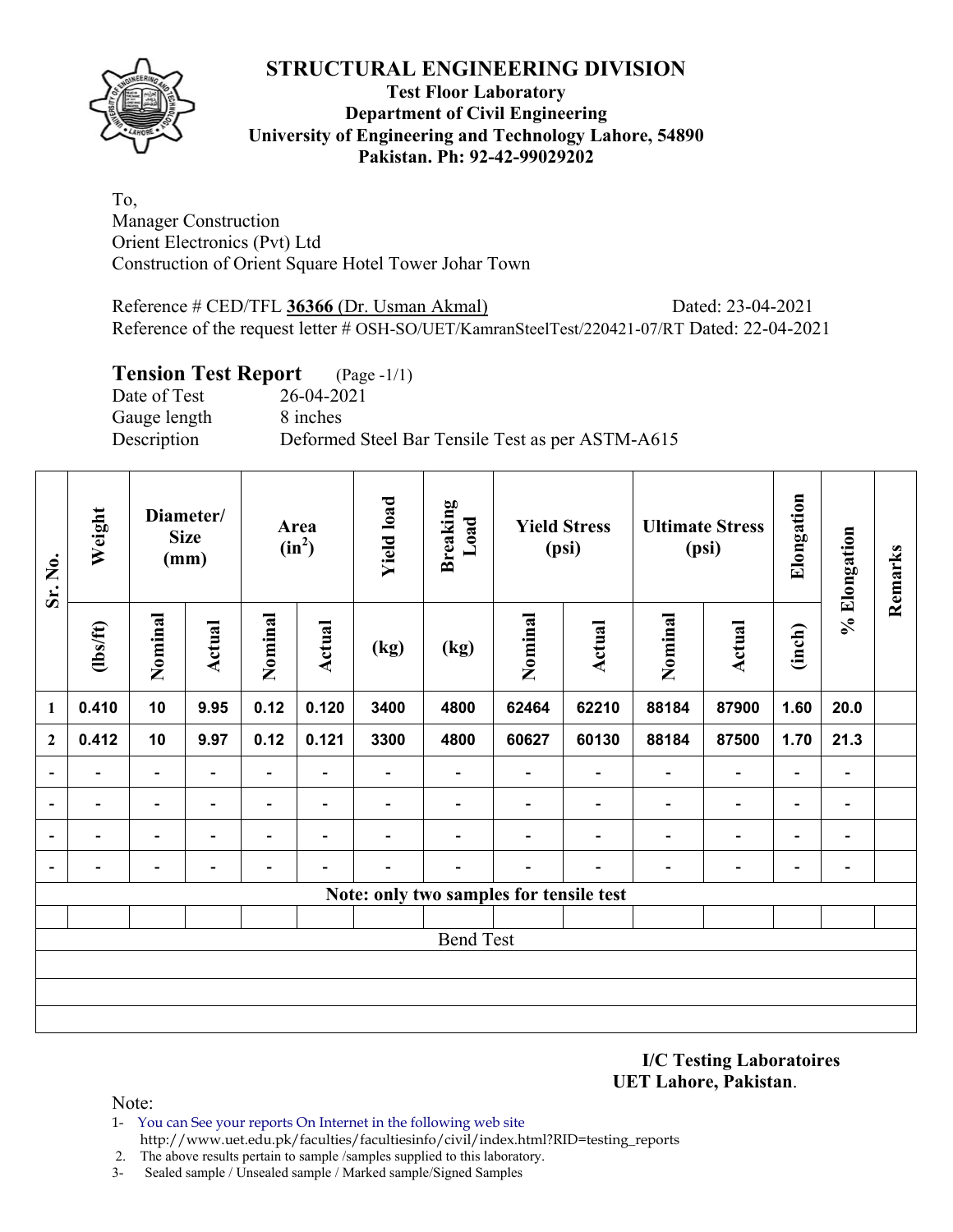

### **Test Floor Laboratory Department of Civil Engineering University of Engineering and Technology Lahore, 54890 Pakistan. Ph: 92-42-99029202**

To, Manager Construction Orient Electronics (Pvt) Ltd Construction of Orient Square Hotel Tower Johar Town

| Reference # CED/TFL 36367 (Dr. Usman Akmal)                                            | Dated: 23-04-2021 |
|----------------------------------------------------------------------------------------|-------------------|
| Reference of the request letter # OSH-SO/UET/AfcoSteelTest/210421-06 Dated: 21-04-2021 |                   |

# **Tension Test Report** (Page -1/1)

Gauge length 8 inches

Date of Test 26-04-2021 Description Deformed Steel Bar Tensile Test as per ASTM-A615

| Sr. No.                  | Weight         |                          | Diameter/<br><b>Size</b><br>(mm) |                | Area<br>$(in^2)$         | <b>Yield load</b> | <b>Breaking</b><br>Load  |                                         | <b>Yield Stress</b><br>(psi) |                          | <b>Ultimate Stress</b><br>(psi) | Elongation               | % Elongation                 | Remarks |
|--------------------------|----------------|--------------------------|----------------------------------|----------------|--------------------------|-------------------|--------------------------|-----------------------------------------|------------------------------|--------------------------|---------------------------------|--------------------------|------------------------------|---------|
|                          | $\frac{2}{10}$ | Nominal                  | Actual                           | Nominal        | <b>Actual</b>            | (kg)              | (kg)                     | Nominal                                 | Actual                       | Nominal                  | Actual                          | (inch)                   |                              |         |
| $\mathbf{1}$             | 4.128          | 32                       | 31.57                            | 1.25           | 1.213                    | 33400             | 54600                    | 58907                                   | 60670                        | 96297                    | 99200                           | 1.60                     | 20.0                         |         |
| $\overline{2}$           | 4.144          | 32                       | 31.63                            | 1.25           | 1.218                    | 33200             | 55400                    | 58554                                   | 60080                        | 97708                    | 100300                          | 1.70                     | 21.3                         |         |
| $\blacksquare$           | Ξ.             | $\overline{\phantom{a}}$ | $\blacksquare$                   | $\blacksquare$ | $\blacksquare$           | Ξ.                | $\overline{\phantom{0}}$ | $\blacksquare$                          | $\overline{\phantom{a}}$     | $\overline{\phantom{a}}$ | $\blacksquare$                  | $\overline{\phantom{a}}$ | $\overline{\phantom{a}}$     |         |
| $\overline{a}$           | -              | -                        |                                  | -              | $\overline{\phantom{0}}$ |                   |                          |                                         |                              | ٠                        | -                               | -                        | $\overline{\phantom{a}}$     |         |
| $\overline{\phantom{a}}$ |                | $\overline{\phantom{0}}$ |                                  | $\overline{a}$ | $\overline{\phantom{a}}$ |                   |                          |                                         |                              | $\blacksquare$           | $\overline{\phantom{0}}$        | $\overline{\phantom{0}}$ | $\qquad \qquad \blacksquare$ |         |
| $\overline{\phantom{a}}$ | -              | -                        |                                  |                |                          |                   |                          |                                         |                              |                          | $\overline{a}$                  | $\overline{\phantom{0}}$ | $\qquad \qquad \blacksquare$ |         |
|                          |                |                          |                                  |                |                          |                   |                          | Note: only two samples for tensile test |                              |                          |                                 |                          |                              |         |
|                          |                |                          |                                  |                |                          |                   |                          |                                         |                              |                          |                                 |                          |                              |         |
|                          |                |                          |                                  |                |                          |                   | <b>Bend Test</b>         |                                         |                              |                          |                                 |                          |                              |         |
|                          |                |                          |                                  |                |                          |                   |                          |                                         |                              |                          |                                 |                          |                              |         |
|                          |                |                          |                                  |                |                          |                   |                          |                                         |                              |                          |                                 |                          |                              |         |
|                          |                |                          |                                  |                |                          |                   |                          |                                         |                              |                          |                                 |                          |                              |         |

**I/C Testing Laboratoires UET Lahore, Pakistan**.

Note:

1- You can See your reports On Internet in the following web site http://www.uet.edu.pk/faculties/facultiesinfo/civil/index.html?RID=testing\_reports

2. The above results pertain to sample /samples supplied to this laboratory.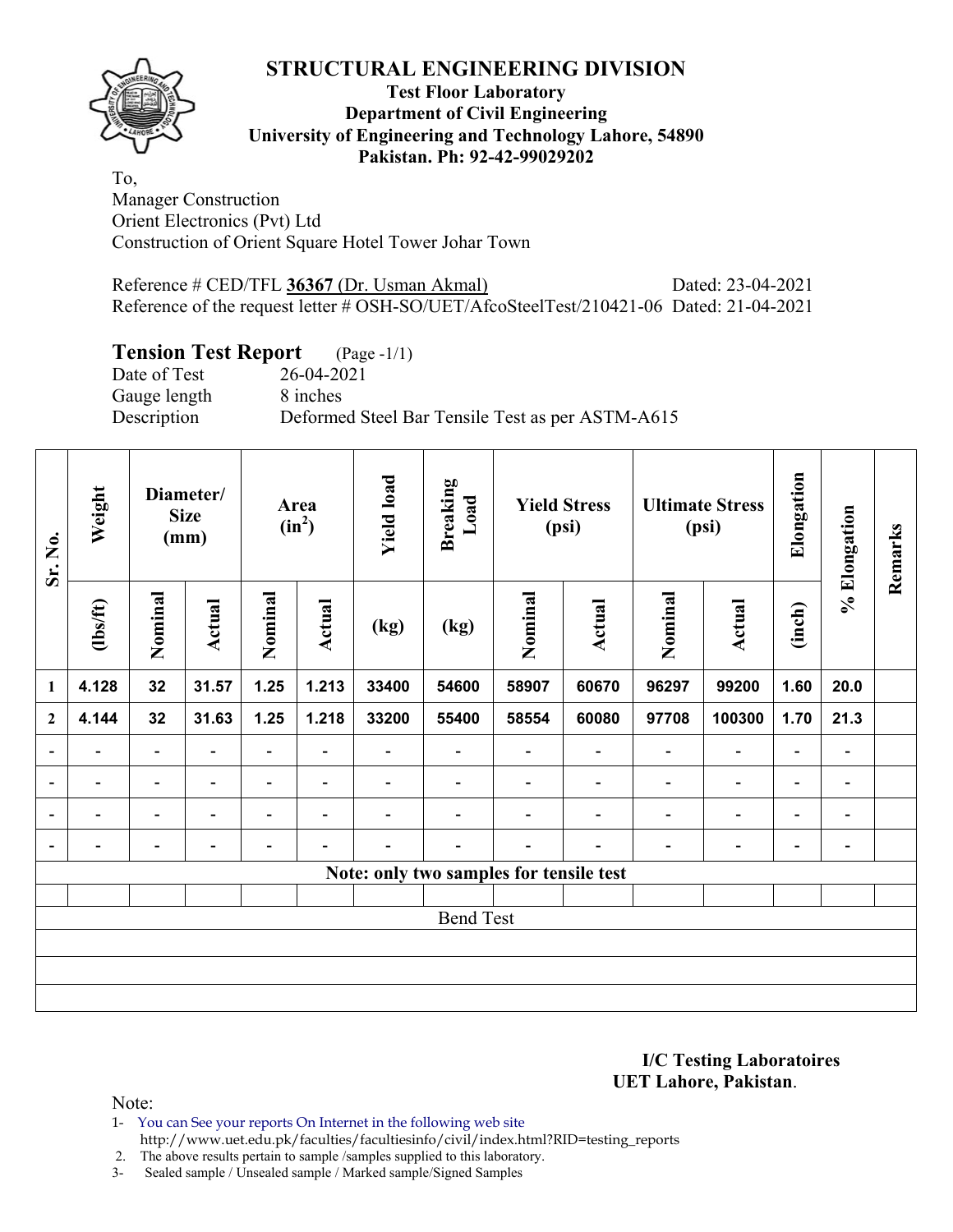

#### **Test Floor Laboratory Department of Civil Engineering University of Engineering and Technology Lahore, 54890 Pakistan. Ph: 92-42-99029202**

To, Sub Divisional Officer Buildings Sub Division No. 22 Lahore (Up-Gradation and Development of Shrine of Bibi Pak Daman, Lahore)

Reference # CED/TFL **36368** (Dr. Usman Akmal) Dated: 23-04-2021 Reference of the request letter # 125/22nd Dated: 14-04-2021

# **Tension Test Report** (Page -1/1) Date of Test 26-04-2021 Gauge length 8 inches Description Deformed Steel Bar Tensile and Bend Test as per ASTM-A615

| Sr. No.      | Weight         |                          | Diameter/<br><b>Size</b><br>(inch) |                          | Area<br>$(in^2)$         | <b>Yield load</b>                                   | <b>Breaking</b><br>Load                                         |                          | <b>Yield Stress</b><br>(psi) |                          | <b>Ultimate Stress</b><br>(psi) | Elongation               | % Elongation             | Remarks |
|--------------|----------------|--------------------------|------------------------------------|--------------------------|--------------------------|-----------------------------------------------------|-----------------------------------------------------------------|--------------------------|------------------------------|--------------------------|---------------------------------|--------------------------|--------------------------|---------|
|              | $lbsft$        | Nominal                  | Actual                             | Nominal                  | Actual                   | (kg)                                                | (kg)                                                            | Nominal                  | Actual                       |                          | Actual                          | (inch)                   |                          |         |
| 1            | 0.382          | 3/8                      | 0.378                              | 0.11                     | 0.112                    | 4400                                                | 5200                                                            | 88200                    | 86270                        | 104200                   | 102000                          | 0.75                     | 9.4                      |         |
| $\mathbf{2}$ | 0.381          | 3/8                      | 0.378                              | 0.11                     | 0.112                    | 4200                                                | 5100                                                            | 84200                    | 82590                        | 102200                   | 100300                          | 0.80                     | 10.0                     |         |
|              |                |                          |                                    | $\overline{\phantom{0}}$ |                          |                                                     |                                                                 |                          |                              |                          |                                 | -                        |                          |         |
|              | $\blacksquare$ | $\overline{\phantom{0}}$ |                                    | -                        | $\overline{\phantom{0}}$ | $\overline{\phantom{0}}$                            | $\overline{\phantom{0}}$                                        | $\overline{\phantom{0}}$ | $\overline{\phantom{a}}$     | $\overline{\phantom{0}}$ | $\overline{a}$                  | $\overline{\phantom{a}}$ | $\overline{\phantom{0}}$ |         |
|              |                |                          |                                    |                          |                          |                                                     |                                                                 |                          |                              |                          | $\qquad \qquad \blacksquare$    | -                        |                          |         |
|              |                |                          |                                    |                          |                          |                                                     |                                                                 |                          |                              |                          |                                 | $\overline{\phantom{0}}$ |                          |         |
|              |                |                          |                                    |                          |                          |                                                     | Note: only two samples for tensile and one sample for bend test |                          |                              |                          |                                 |                          |                          |         |
|              |                |                          |                                    |                          |                          |                                                     |                                                                 |                          |                              |                          |                                 |                          |                          |         |
|              |                |                          |                                    |                          |                          |                                                     | <b>Bend Test</b>                                                |                          |                              |                          |                                 |                          |                          |         |
|              |                |                          |                                    |                          |                          | 3/8" Dia Bar Bend Test Through 180° is Satisfactory |                                                                 |                          |                              |                          |                                 |                          |                          |         |
|              |                |                          |                                    |                          |                          |                                                     |                                                                 |                          |                              |                          |                                 |                          |                          |         |
|              |                |                          |                                    |                          |                          |                                                     |                                                                 |                          |                              |                          |                                 |                          |                          |         |

**I/C Testing Laboratoires UET Lahore, Pakistan**.

- 1- You can See your reports On Internet in the following web site http://www.uet.edu.pk/faculties/facultiesinfo/civil/index.html?RID=testing\_reports
- 2. The above results pertain to sample /samples supplied to this laboratory.
- 3- Sealed sample / Unsealed sample / Marked sample/Signed Samples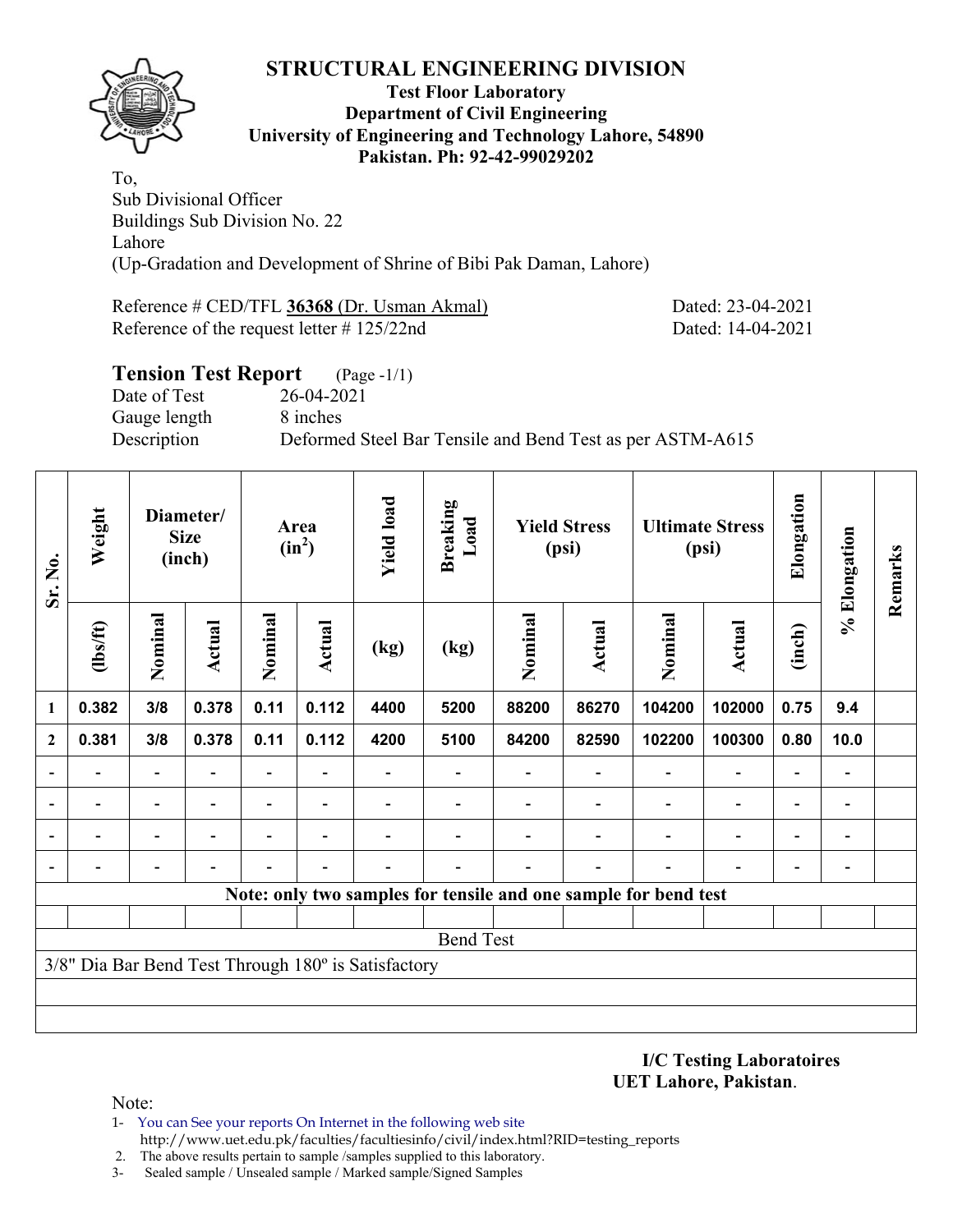

#### **Test Floor Laboratory Department of Civil Engineering University of Engineering and Technology Lahore, 54890 Pakistan. Ph: 92-42-99029202**

To, Assistant Engineer/SDO University of Okara Construction of Main Gate at Railway Side, University of Okara

Reference # CED/TFL **36369** (Dr. Usman Akmal) Dated: 23-04-2021 Reference of the request letter # UO/Engg.Deptt./2021/1338 Dated: 01-03-2021

# **Tension Test Report** (Page -1/1)

Date of Test 26-04-2021 Gauge length 8 inches

Description Deformed Steel Bar Tensile and Bend Test as per ASTM-A615

| Sr. No. | Weight                                        |                          | Diameter/<br>size |                          | Area<br>$(in^2)$         | <b>Yield load</b> | <b>Breaking</b><br>Load |         | <b>Yield Stress</b><br>(psi) |                                                                | <b>Ultimate Stress</b><br>(psi) | Elongation               | % Elongation                 | Remarks           |
|---------|-----------------------------------------------|--------------------------|-------------------|--------------------------|--------------------------|-------------------|-------------------------|---------|------------------------------|----------------------------------------------------------------|---------------------------------|--------------------------|------------------------------|-------------------|
|         | $\frac{2}{10}$                                | Nominal<br>$(\#)$        | Actual<br>(inch)  | Nominal                  | Actual                   | (kg)              | (kg)                    | Nominal | Actual                       | Nominal                                                        | Actual                          | (inch)                   |                              |                   |
| 1       | 0.383                                         | $\mathbf{3}$             | 0.379             | 0.11                     | 0.113                    | 3900              | 5000                    | 78200   | 76280                        | 100200                                                         | 97800                           | 1.00                     | 12.5                         |                   |
|         |                                               |                          |                   | $\overline{\phantom{0}}$ |                          |                   |                         |         |                              |                                                                | $\qquad \qquad \blacksquare$    | -                        |                              | Supreme<br>Mughal |
|         |                                               |                          |                   |                          |                          |                   |                         |         |                              | $\overline{\phantom{0}}$                                       | $\overline{a}$                  |                          |                              |                   |
|         | ۰                                             | $\overline{\phantom{0}}$ |                   |                          | $\overline{\phantom{0}}$ |                   |                         |         |                              |                                                                | $\overline{\phantom{0}}$        | $\overline{\phantom{0}}$ | $\overline{\phantom{0}}$     |                   |
|         | $\blacksquare$                                | $\overline{\phantom{0}}$ |                   |                          | ۰                        |                   |                         |         |                              | ۰                                                              | $\overline{\phantom{0}}$        | $\overline{\phantom{0}}$ | $\blacksquare$               |                   |
|         | $\overline{\phantom{0}}$                      | $\overline{\phantom{0}}$ |                   |                          | $\overline{\phantom{0}}$ |                   |                         |         | $\blacksquare$               | ٠                                                              | $\overline{\phantom{0}}$        | $\overline{\phantom{a}}$ | $\qquad \qquad \blacksquare$ |                   |
|         |                                               |                          |                   |                          |                          |                   |                         |         |                              | Note: only one sample for tensile and one sample for bend test |                                 |                          |                              |                   |
|         |                                               |                          |                   |                          |                          |                   |                         |         |                              |                                                                |                                 |                          |                              |                   |
|         |                                               |                          |                   |                          |                          |                   | <b>Bend Test</b>        |         |                              |                                                                |                                 |                          |                              |                   |
|         | #3 Bar Bend Test Through 180° is Satisfactory |                          |                   |                          |                          |                   |                         |         |                              |                                                                |                                 |                          |                              |                   |
|         |                                               |                          |                   |                          |                          |                   |                         |         |                              |                                                                |                                 |                          |                              |                   |
|         |                                               |                          |                   |                          |                          |                   |                         |         |                              |                                                                |                                 |                          |                              |                   |

**I/C Testing Laboratoires UET Lahore, Pakistan**.

Note:

1- You can See your reports On Internet in the following web site http://www.uet.edu.pk/faculties/facultiesinfo/civil/index.html?RID=testing\_reports

2. The above results pertain to sample /samples supplied to this laboratory.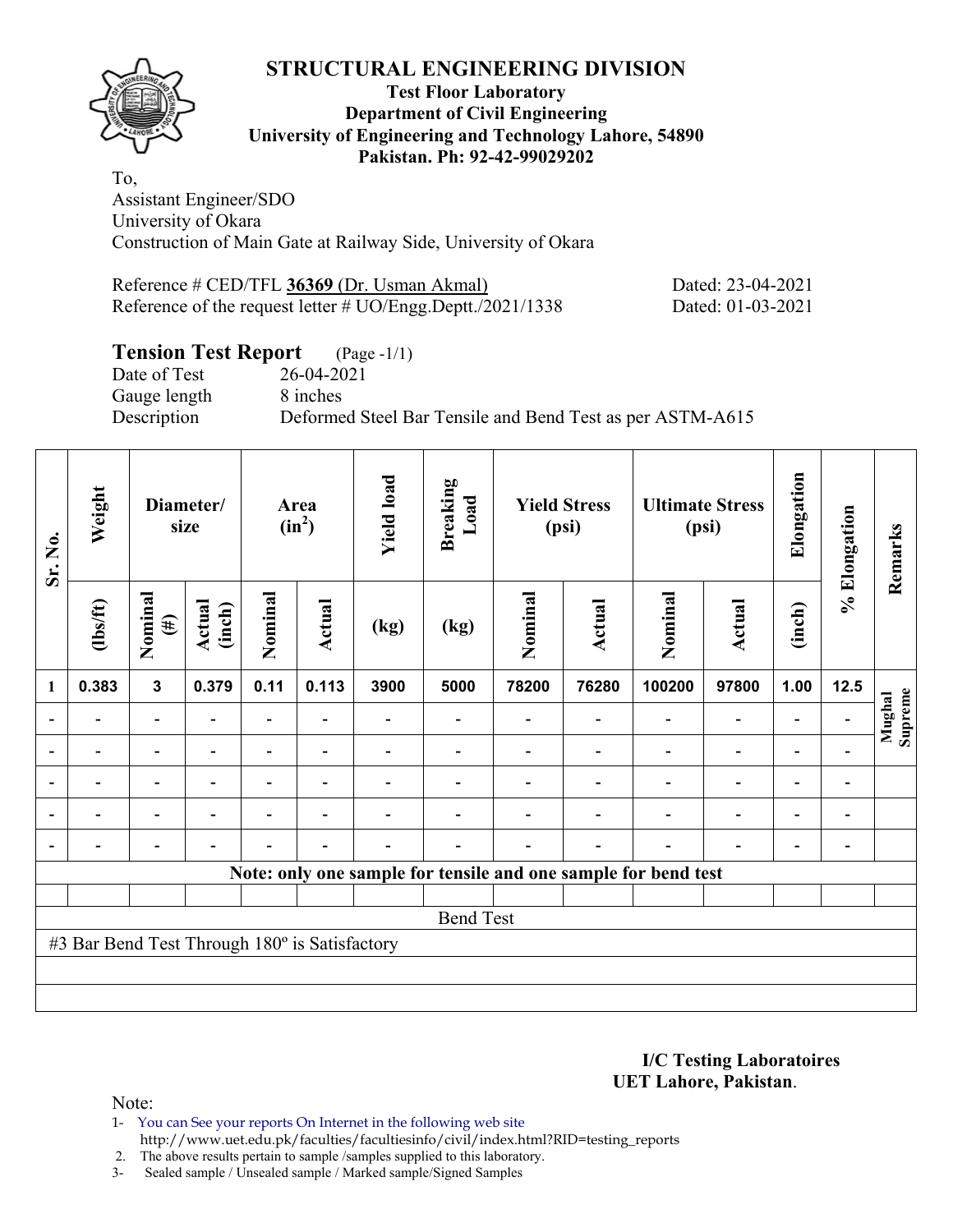

#### **Test Floor Laboratory Department of Civil Engineering University of Engineering and Technology Lahore, 54890 Pakistan. Ph: 92-42-99029202**

To, Project Engineer Sky High Builder's – Rana Zssociates Izmir Executive Shopping Mall & Apartments

| Reference # CED/TFL 36370 (Dr. Usman Akmal)    |  |  |
|------------------------------------------------|--|--|
| Reference of the request letter $\#$ IZMIR/004 |  |  |

Dated: 23-04-2021 Dated: 22-04-2021

# **Tension Test Report** (Page -1/1)

Date of Test 26-04-2021 Gauge length 8 inches

Description Deformed Steel Bar Tensile and Bend Test as per ASTM-A615

| Sr. No.                  | Weight                                        |                   | Diameter/<br>size        |                          | Area<br>$(in^2)$ | <b>Yield load</b> | <b>Breaking</b><br>Load |         | <b>Yield Stress</b><br>(psi) |                                                                 | <b>Ultimate Stress</b><br>(psi) | Elongation               | % Elongation             | Remarks       |
|--------------------------|-----------------------------------------------|-------------------|--------------------------|--------------------------|------------------|-------------------|-------------------------|---------|------------------------------|-----------------------------------------------------------------|---------------------------------|--------------------------|--------------------------|---------------|
|                          | $\frac{2}{10}$                                | Nominal<br>$(\#)$ | Actual<br>(inch)         | Nominal                  | <b>Actual</b>    | (kg)              | (kg)                    | Nominal | Actual                       | Nominal                                                         | Actual                          | (inch)                   |                          |               |
| $\mathbf{1}$             | 0.378                                         | 3                 | 0.376                    | 0.11                     | 0.111            | 4300              | 5400                    | 86200   | 85230                        | 108200                                                          | 107100                          | 0.90                     | 11.3                     | Afco<br>Steel |
| $\mathbf{2}$             | 0.377                                         | $\mathbf{3}$      | 0.376                    | 0.11                     | 0.111            | 4400              | 5400                    | 88200   | 87490                        | 108200                                                          | 107400                          | 0.80                     | 10.0                     |               |
|                          |                                               | $\overline{a}$    |                          |                          |                  |                   |                         |         |                              |                                                                 | $\overline{\phantom{0}}$        | -                        |                          |               |
| $\overline{\phantom{a}}$ | $\overline{\phantom{0}}$                      | $\blacksquare$    | $\overline{\phantom{0}}$ | $\overline{\phantom{0}}$ | $\blacksquare$   |                   |                         |         | $\overline{\phantom{a}}$     | $\overline{\phantom{a}}$                                        | $\overline{\phantom{a}}$        | $\overline{\phantom{a}}$ | $\blacksquare$           |               |
| $\blacksquare$           | $\blacksquare$                                | $\blacksquare$    | ۰                        | $\blacksquare$           | $\blacksquare$   |                   |                         |         |                              | $\overline{\phantom{0}}$                                        | $\overline{\phantom{0}}$        | $\overline{\phantom{0}}$ | $\blacksquare$           |               |
| $\blacksquare$           | $\overline{a}$                                | -                 | $\blacksquare$           | $\blacksquare$           | $\blacksquare$   | $\overline{a}$    |                         |         | $\blacksquare$               | ۰                                                               | $\overline{a}$                  | $\overline{\phantom{a}}$ | $\overline{\phantom{0}}$ |               |
|                          |                                               |                   |                          |                          |                  |                   |                         |         |                              | Note: only two samples for tensile and one sample for bend test |                                 |                          |                          |               |
|                          |                                               |                   |                          |                          |                  |                   |                         |         |                              |                                                                 |                                 |                          |                          |               |
|                          |                                               |                   |                          |                          |                  |                   | <b>Bend Test</b>        |         |                              |                                                                 |                                 |                          |                          |               |
|                          | #3 Bar Bend Test Through 180° is Satisfactory |                   |                          |                          |                  |                   |                         |         |                              |                                                                 |                                 |                          |                          |               |
|                          |                                               |                   |                          |                          |                  |                   |                         |         |                              |                                                                 |                                 |                          |                          |               |
|                          |                                               |                   |                          |                          |                  |                   |                         |         |                              |                                                                 |                                 |                          |                          |               |

**I/C Testing Laboratoires UET Lahore, Pakistan**.

Note:

1- You can See your reports On Internet in the following web site http://www.uet.edu.pk/faculties/facultiesinfo/civil/index.html?RID=testing\_reports

2. The above results pertain to sample /samples supplied to this laboratory.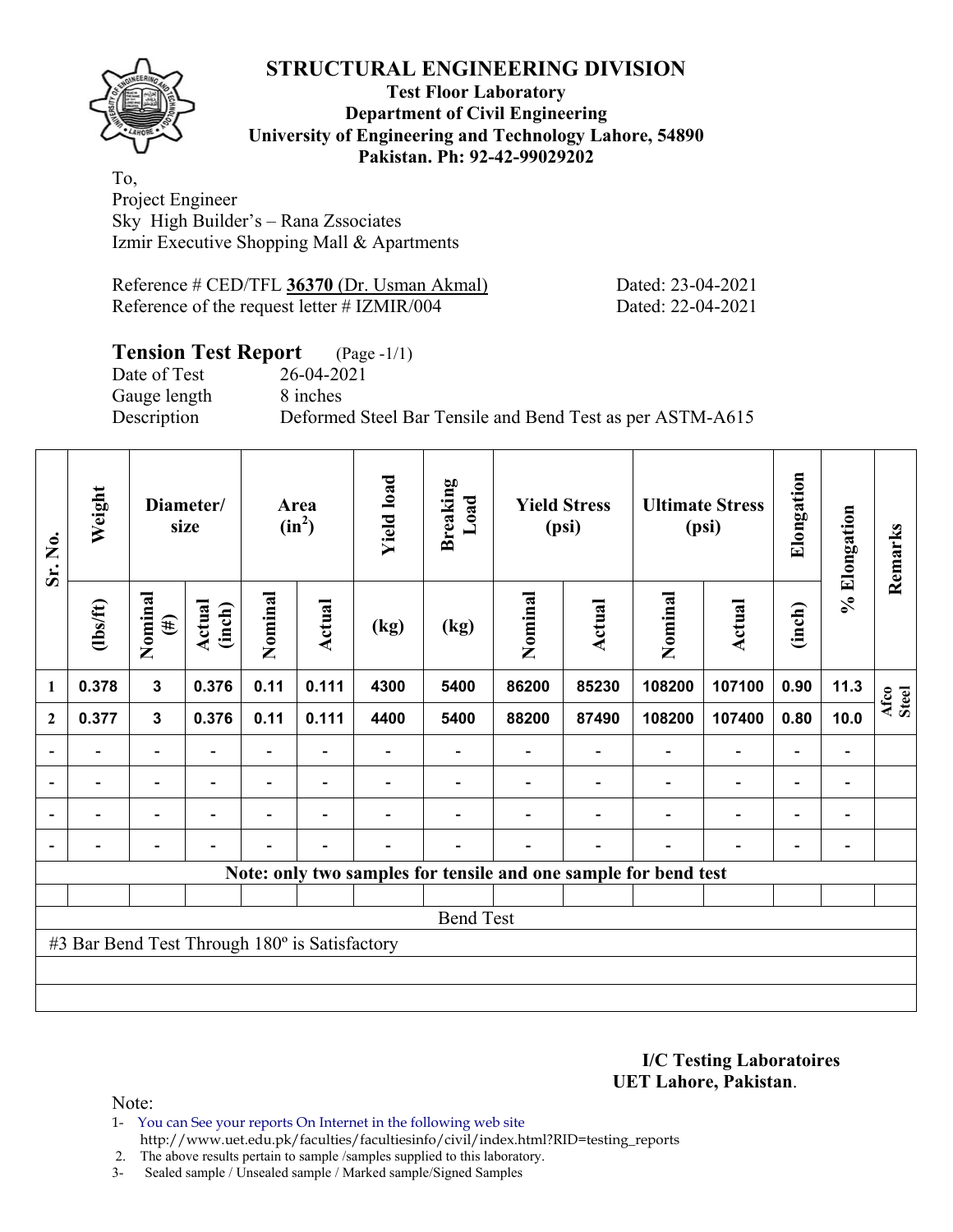

#### **Test Floor Laboratory Department of Civil Engineering University of Engineering and Technology Lahore, 54890 Pakistan. Ph: 92-42-99029202**

To, Superintending Engineer-II (Civil) GBHP, WAPDA, Barotha-Attock

| Reference # CED/TFL 36372 (Dr. M Rizwan Riaz)                    |  |
|------------------------------------------------------------------|--|
| Reference of the request letter $\#$ SE-II(C)/GBHP/ATK/W-292/122 |  |

Dated: 23-04-2021 Pated: 25-03-2021

| Size Test Report $(Page-1/1)$ |  |  |
|-------------------------------|--|--|
|-------------------------------|--|--|

Date of Test 26-04-2021

Description Guard Rail & Steel Post thickness Test

| Sr.<br>No.       |                   | Designation<br>(mm) | Thickness<br>(mm)                | Remark |
|------------------|-------------------|---------------------|----------------------------------|--------|
| $\mathbf{1}$     | Guard             | 320x85x3            | 3.00                             |        |
|                  | Rail              |                     |                                  |        |
| $\boldsymbol{2}$ | <b>Steel Post</b> | 120x55x5            | 5.15                             |        |
|                  |                   |                     |                                  |        |
|                  |                   |                     |                                  |        |
|                  |                   |                     |                                  |        |
|                  |                   |                     |                                  |        |
|                  |                   |                     |                                  |        |
|                  |                   |                     | <b>Only Two Samples for Test</b> |        |
|                  |                   |                     |                                  |        |

**I/C Testing Laboratoires UET Lahore, Pakistan**.

Note:

1- You can See your reports On Internet in the following web site http://www.uet.edu.pk/faculties/facultiesinfo/civil/index.html?RID=testing\_reports

2. The above results pertain to sample /samples supplied to this laboratory.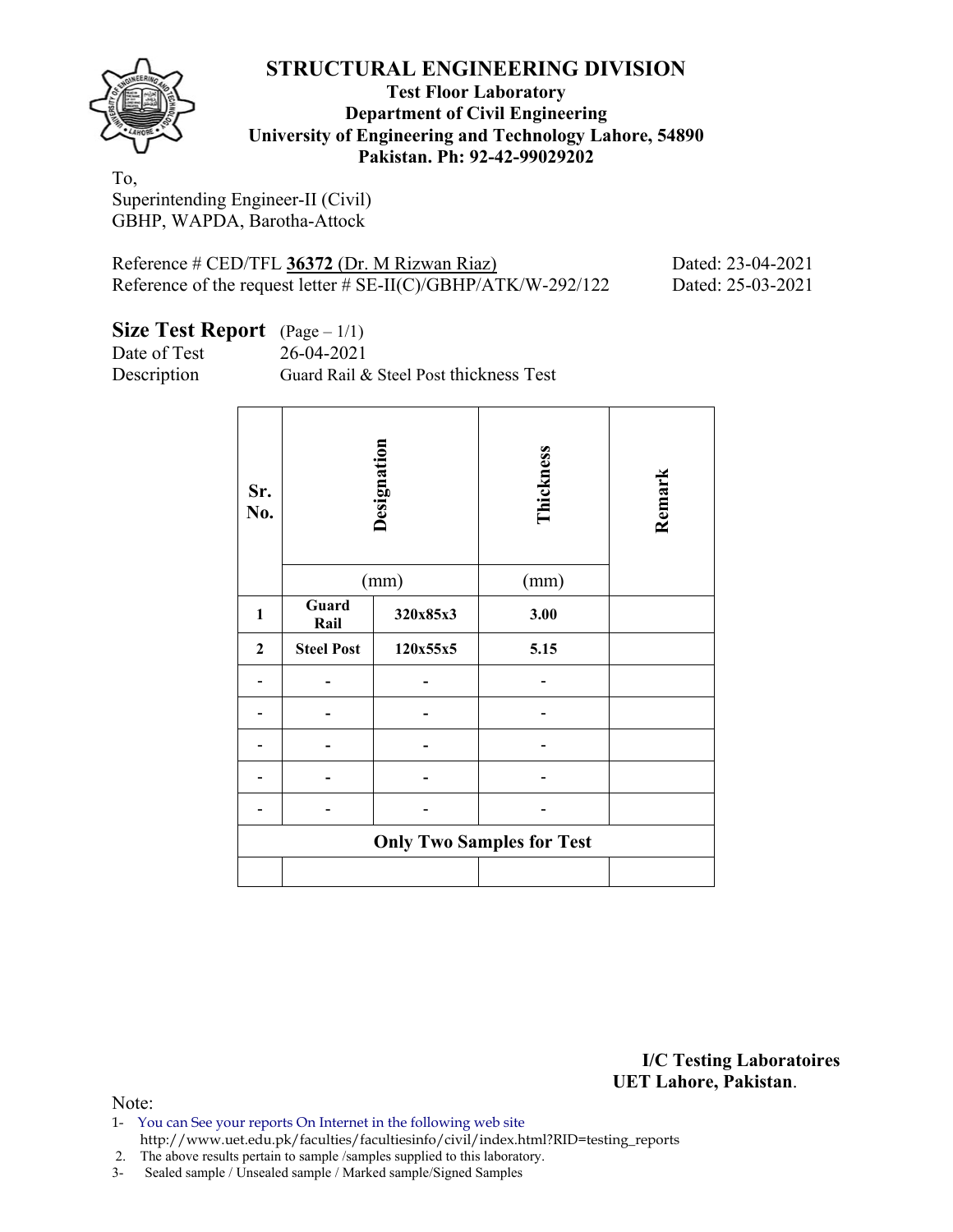

#### **Test Floor Laboratory Department of Civil Engineering University of Engineering and Technology Lahore, 54890 Pakistan. Ph: 92-42-99029202**

To, Project Manager NEXUS – A&C jv Establishment of 200 Bedded Mother & Child Hospital and Nursing College, District Mianwali

Reference # CED/TFL **36373** (Dr. Usman Akmal) Dated: 23-04-2021 Reference of the request letter # Nexus-A&C/Metroplan-Asian/Site-No.:513 Dated: 21-04-2021

# **Tension Test Report** (Page -1/1)

Gauge length 8 inches

Date of Test 26-04-2021 Description Deformed Steel Bar Tensile and Bend Test as per ASTM-A615

| Sr. No.                 | Weight                                         |                          | Diameter/<br>size |         | Area<br>$(in^2)$         | <b>Yield load</b> | <b>Breaking</b><br>Load | <b>Yield Stress</b><br>(psi) |                                                                   |         | <b>Ultimate Stress</b><br>(psi) |                          | % Elongation | Remarks |
|-------------------------|------------------------------------------------|--------------------------|-------------------|---------|--------------------------|-------------------|-------------------------|------------------------------|-------------------------------------------------------------------|---------|---------------------------------|--------------------------|--------------|---------|
|                         | (1bs/ft)                                       | Nominal<br>$(\#)$        | Actual<br>(inch)  | Nominal | Actual                   | (kg)              | (kg)                    | Nominal                      | Actual                                                            | Nominal | Actual                          | (inch)                   |              |         |
| 1                       | 0.368                                          | $\mathbf{3}$             | 0.371             | 0.11    | 0.108                    | 3850              | 4800                    | 77200                        | 78530                                                             | 96200   | 98000                           | 0.80                     | 10.0         |         |
| $\boldsymbol{2}$        | 0.373                                          | $\mathbf{3}$             | 0.374             | 0.11    | 0.110                    | 3900              | 4900                    | 78200                        | 78340                                                             | 98200   | 98500                           | 0.80                     | 10.0         |         |
| 3                       | 4.369                                          | 10                       | 1.279             | 1.27    | 1.284                    | 40200             | 55000                   | 69800                        | 69000                                                             | 95500   | 94500                           | 1.50                     | 18.8         |         |
| $\overline{\mathbf{4}}$ | 4.398                                          | 10                       | 1.283             | 1.27    | 1.293                    | 40200             | 54800                   | 69800                        | 68550                                                             | 95200   | 93500                           | 1.50                     | 18.8         |         |
|                         |                                                | $\overline{\phantom{a}}$ |                   | Ξ.      | $\overline{\phantom{a}}$ |                   |                         |                              |                                                                   |         |                                 | $\overline{\phantom{a}}$ |              |         |
|                         |                                                |                          |                   |         |                          |                   |                         |                              |                                                                   |         |                                 |                          |              |         |
|                         |                                                |                          |                   |         |                          |                   |                         |                              | Note: only four samples for tensile and two samples for bend test |         |                                 |                          |              |         |
|                         |                                                |                          |                   |         |                          |                   |                         |                              |                                                                   |         |                                 |                          |              |         |
|                         |                                                |                          |                   |         |                          |                   | <b>Bend Test</b>        |                              |                                                                   |         |                                 |                          |              |         |
|                         | #3 Bar Bend Test Through 180° is Satisfactory  |                          |                   |         |                          |                   |                         |                              |                                                                   |         |                                 |                          |              |         |
|                         | #10 Bar Bend Test Through 180° is Satisfactory |                          |                   |         |                          |                   |                         |                              |                                                                   |         |                                 |                          |              |         |
|                         |                                                |                          |                   |         |                          |                   |                         |                              |                                                                   |         |                                 |                          |              |         |

**I/C Testing Laboratoires UET Lahore, Pakistan**.

Note:

- 1- You can See your reports On Internet in the following web site http://www.uet.edu.pk/faculties/facultiesinfo/civil/index.html?RID=testing\_reports
- 2. The above results pertain to sample /samples supplied to this laboratory.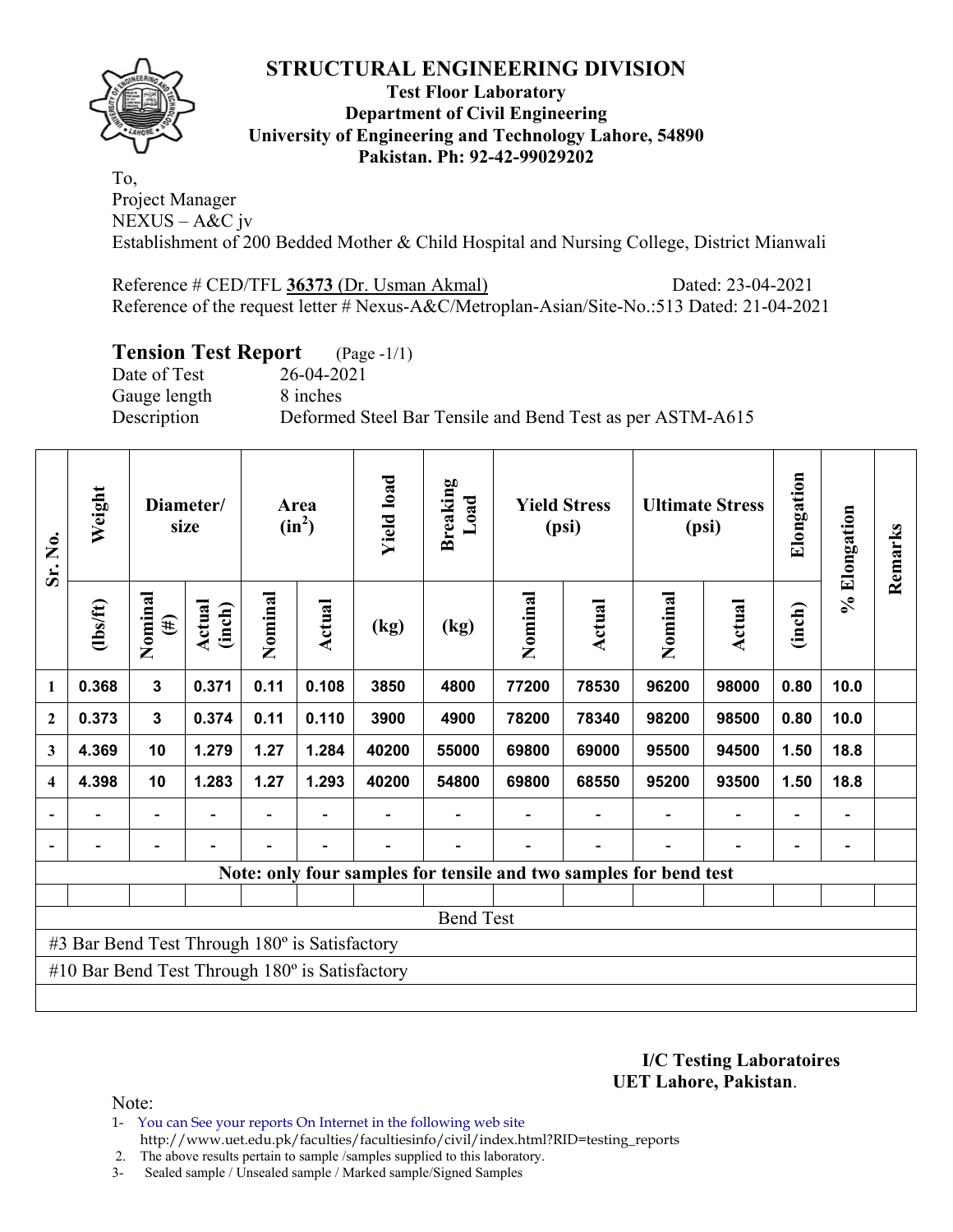**Test Floor Laboratory Department of Civil Engineering University of Engineering and Technology Lahore, 54890 Pakistan. Ph: 92-42-99029202** 

To, Sr. Project Manager Izhar Construction (Pvt) Limited Construction of Nestle Head office

Reference # CED/TFL **36374** (Dr. Nauman Khurram) Dated: 23-04-2021 Reference of the request letter # ICPL/NHO/LAB/01 Dated: 19-04-2021

# **Tension Test Report** (Page -1/1)

Date of Test 26-04-2021 Gauge length 8 inches

Description Deformed Steel Bar Tensile and Bend Test as per ASTM A615

| Sr. No.                  | Weight         | Diameter/<br><b>Size</b><br>(mm) |                          | <b>Yield load</b><br>Area<br>$(in^2)$ |                          | <b>Breaking</b><br>Load                             |                          | <b>Yield Stress</b><br><b>Ultimate Stress</b><br>(psi)<br>(psi) |        |                                                                 |                          | Elongation | % Elongation             | Remarks         |
|--------------------------|----------------|----------------------------------|--------------------------|---------------------------------------|--------------------------|-----------------------------------------------------|--------------------------|-----------------------------------------------------------------|--------|-----------------------------------------------------------------|--------------------------|------------|--------------------------|-----------------|
|                          | (1bs/ft)       | Nominal                          | Actual                   | Nominal                               | <b>Actual</b>            | (kg)                                                | (kg)                     | Nominal                                                         | Actual | Nominal                                                         | Actual                   | (inch)     |                          |                 |
| $\mathbf{1}$             | 0.375          | 10                               | 9.51                     | 0.12                                  | 0.110                    | 4130                                                | 5170                     | 75875                                                           | 82640  | 94982                                                           | 103500                   | 0.80       | 10.0                     |                 |
| $\mathbf{2}$             | 0.374          | 10                               | 9.50                     | 0.12                                  | 0.110                    | 4080                                                | 5070                     | 74956                                                           | 81850  | 93144                                                           | 101800                   | 0.80       | 10.0                     | Mughal<br>Steel |
| $\overline{\phantom{a}}$ |                |                                  |                          |                                       |                          |                                                     | $\overline{\phantom{0}}$ |                                                                 |        |                                                                 |                          |            |                          |                 |
| $\blacksquare$           |                |                                  | $\overline{\phantom{a}}$ |                                       | $\overline{\phantom{a}}$ |                                                     |                          | $\blacksquare$                                                  |        |                                                                 |                          |            | $\blacksquare$           |                 |
|                          | $\blacksquare$ |                                  | $\overline{\phantom{0}}$ |                                       | $\overline{\phantom{0}}$ |                                                     |                          |                                                                 |        |                                                                 | $\overline{\phantom{0}}$ | ۳          | $\overline{\phantom{0}}$ |                 |
|                          |                |                                  | $\overline{\phantom{0}}$ |                                       | $\overline{\phantom{0}}$ |                                                     |                          |                                                                 |        |                                                                 |                          |            | $\overline{\phantom{0}}$ |                 |
|                          |                |                                  |                          |                                       |                          |                                                     |                          |                                                                 |        | Note: only two samples for tensile and one sample for bend test |                          |            |                          |                 |
|                          |                |                                  |                          |                                       |                          |                                                     |                          |                                                                 |        |                                                                 |                          |            |                          |                 |
|                          |                |                                  |                          |                                       |                          |                                                     | <b>Bend Test</b>         |                                                                 |        |                                                                 |                          |            |                          |                 |
|                          |                |                                  |                          |                                       |                          | 10mm Dia Bar Bend Test Through 180° is Satisfactory |                          |                                                                 |        |                                                                 |                          |            |                          |                 |
|                          |                |                                  |                          |                                       |                          |                                                     |                          |                                                                 |        |                                                                 |                          |            |                          |                 |
|                          |                |                                  |                          |                                       |                          |                                                     |                          |                                                                 |        |                                                                 |                          |            |                          |                 |

**I/C Testing Laboratoires UET Lahore, Pakistan**.

Note:

1- You can See your reports On Internet in the following web site http://www.uet.edu.pk/faculties/facultiesinfo/civil/index.html?RID=testing\_reports

2. The above results pertain to sample /samples supplied to this laboratory.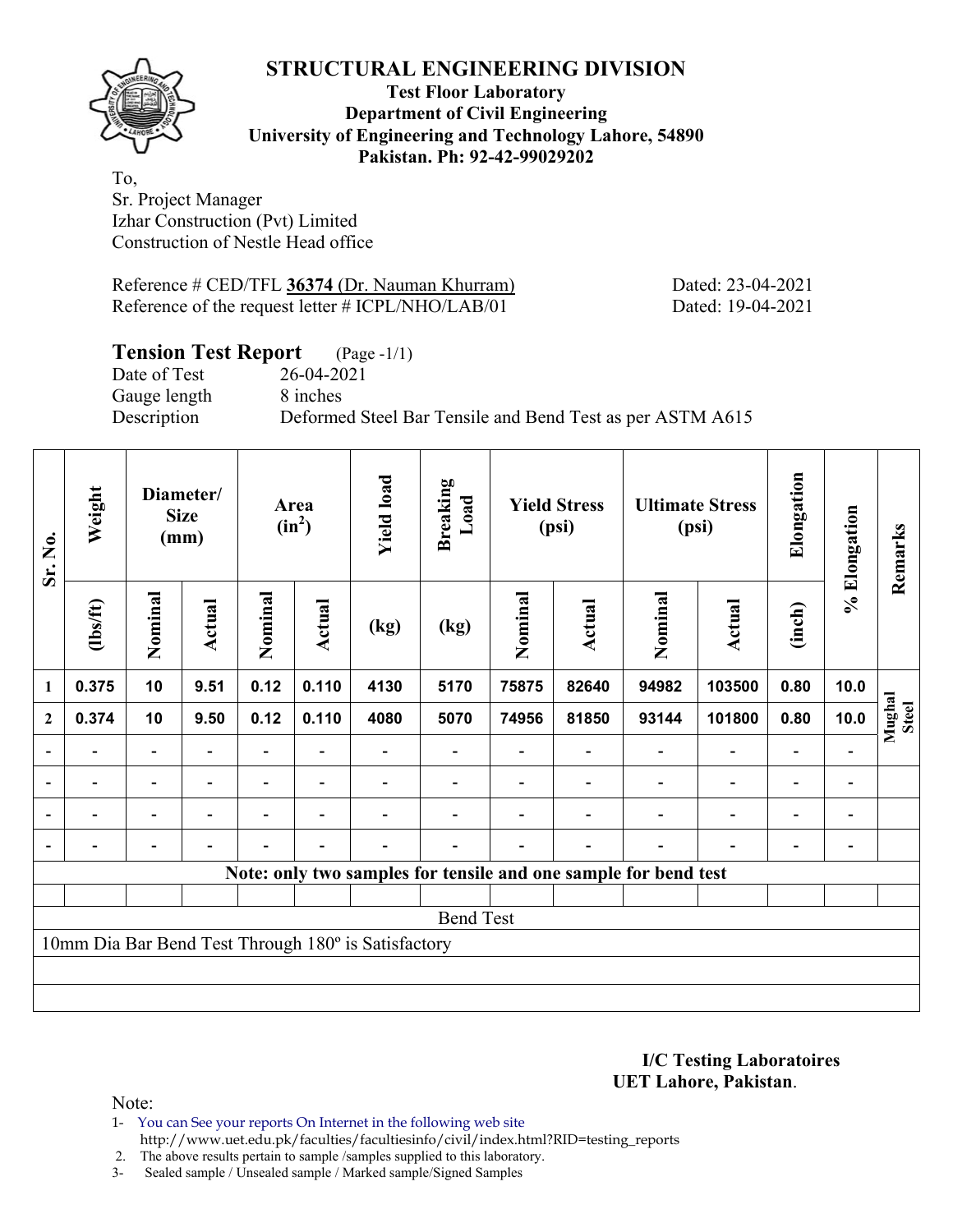

#### **Test Floor Laboratory Department of Civil Engineering University of Engineering and Technology Lahore, 54890 Pakistan. Ph: 92-42-99029202**

To, Chief Executive KS & Associates Construction of New UBL Building at Tufail Road, Lahore

| Reference # CED/TFL 36375 (Dr. Usman Akmal)                 | Dated: 23-04-2021 |
|-------------------------------------------------------------|-------------------|
| Reference of the request letter $\#$ KS\UBL-TF-LHR\20\AP-32 | Dated: 21-04-2021 |

# **Tension Test Report** (Page -1/1)

Date of Test 26-04-2021 Gauge length 8 inches

Description Deformed Steel Bar Tensile and Bend Test as per ASTM-A615

| Sr. No.        | Weight                                        | Diameter/<br>size        |                  |                |                          |      |                  |         |               |                                                                |                          |                          |                |  |  |  |  |  | Area<br>$(in^2)$ | <b>Yield load</b> | <b>Breaking</b><br>Load |  | <b>Yield Stress</b><br>(psi) |  | <b>Ultimate Stress</b><br>(psi) | Elongation | % Elongation | Remarks |
|----------------|-----------------------------------------------|--------------------------|------------------|----------------|--------------------------|------|------------------|---------|---------------|----------------------------------------------------------------|--------------------------|--------------------------|----------------|--|--|--|--|--|------------------|-------------------|-------------------------|--|------------------------------|--|---------------------------------|------------|--------------|---------|
|                | $\frac{2}{10}$                                | Nominal<br>$(\#)$        | Actual<br>(inch) | Nominal        | Actual                   | (kg) | (kg)             | Nominal | <b>Actual</b> | Nominal                                                        | Actual                   | (inch)                   |                |  |  |  |  |  |                  |                   |                         |  |                              |  |                                 |            |              |         |
| 1              | 0.388                                         | $\mathbf{3}$             | 0.381            | 0.11           | 0.114                    | 4400 | 5600             | 88200   | 85070         | 112300                                                         | 108300                   | 1.00                     | 12.5           |  |  |  |  |  |                  |                   |                         |  |                              |  |                                 |            |              |         |
|                |                                               | Ξ.                       |                  | Ξ.             |                          |      |                  |         |               |                                                                | $\overline{\phantom{0}}$ | $\overline{\phantom{0}}$ |                |  |  |  |  |  |                  |                   |                         |  |                              |  |                                 |            |              |         |
|                |                                               | $\overline{\phantom{0}}$ |                  |                | ٠                        |      |                  |         |               |                                                                | $\overline{\phantom{0}}$ | $\overline{\phantom{0}}$ |                |  |  |  |  |  |                  |                   |                         |  |                              |  |                                 |            |              |         |
| $\blacksquare$ | $\blacksquare$                                | $\overline{\phantom{a}}$ | $\blacksquare$   | $\blacksquare$ | $\overline{\phantom{a}}$ |      |                  |         |               | ۰                                                              | $\overline{\phantom{a}}$ | $\blacksquare$           | $\blacksquare$ |  |  |  |  |  |                  |                   |                         |  |                              |  |                                 |            |              |         |
|                | $\blacksquare$                                | $\blacksquare$           |                  | $\blacksquare$ | $\blacksquare$           |      |                  |         |               | ۰                                                              | $\overline{\phantom{0}}$ | $\overline{\phantom{a}}$ | $\blacksquare$ |  |  |  |  |  |                  |                   |                         |  |                              |  |                                 |            |              |         |
| $\blacksquare$ |                                               | $\overline{\phantom{0}}$ | ۰                | $\blacksquare$ | $\blacksquare$           |      |                  |         | ۰             | ۰                                                              | $\overline{\phantom{0}}$ | $\overline{\phantom{0}}$ |                |  |  |  |  |  |                  |                   |                         |  |                              |  |                                 |            |              |         |
|                |                                               |                          |                  |                |                          |      |                  |         |               | Note: only one sample for tensile and one sample for bend test |                          |                          |                |  |  |  |  |  |                  |                   |                         |  |                              |  |                                 |            |              |         |
|                |                                               |                          |                  |                |                          |      |                  |         |               |                                                                |                          |                          |                |  |  |  |  |  |                  |                   |                         |  |                              |  |                                 |            |              |         |
|                |                                               |                          |                  |                |                          |      | <b>Bend Test</b> |         |               |                                                                |                          |                          |                |  |  |  |  |  |                  |                   |                         |  |                              |  |                                 |            |              |         |
|                | #3 Bar Bend Test Through 180° is Satisfactory |                          |                  |                |                          |      |                  |         |               |                                                                |                          |                          |                |  |  |  |  |  |                  |                   |                         |  |                              |  |                                 |            |              |         |
|                |                                               |                          |                  |                |                          |      |                  |         |               |                                                                |                          |                          |                |  |  |  |  |  |                  |                   |                         |  |                              |  |                                 |            |              |         |
|                |                                               |                          |                  |                |                          |      |                  |         |               |                                                                |                          |                          |                |  |  |  |  |  |                  |                   |                         |  |                              |  |                                 |            |              |         |

**I/C Testing Laboratoires UET Lahore, Pakistan**.

Note:

1- You can See your reports On Internet in the following web site http://www.uet.edu.pk/faculties/facultiesinfo/civil/index.html?RID=testing\_reports

2. The above results pertain to sample /samples supplied to this laboratory.